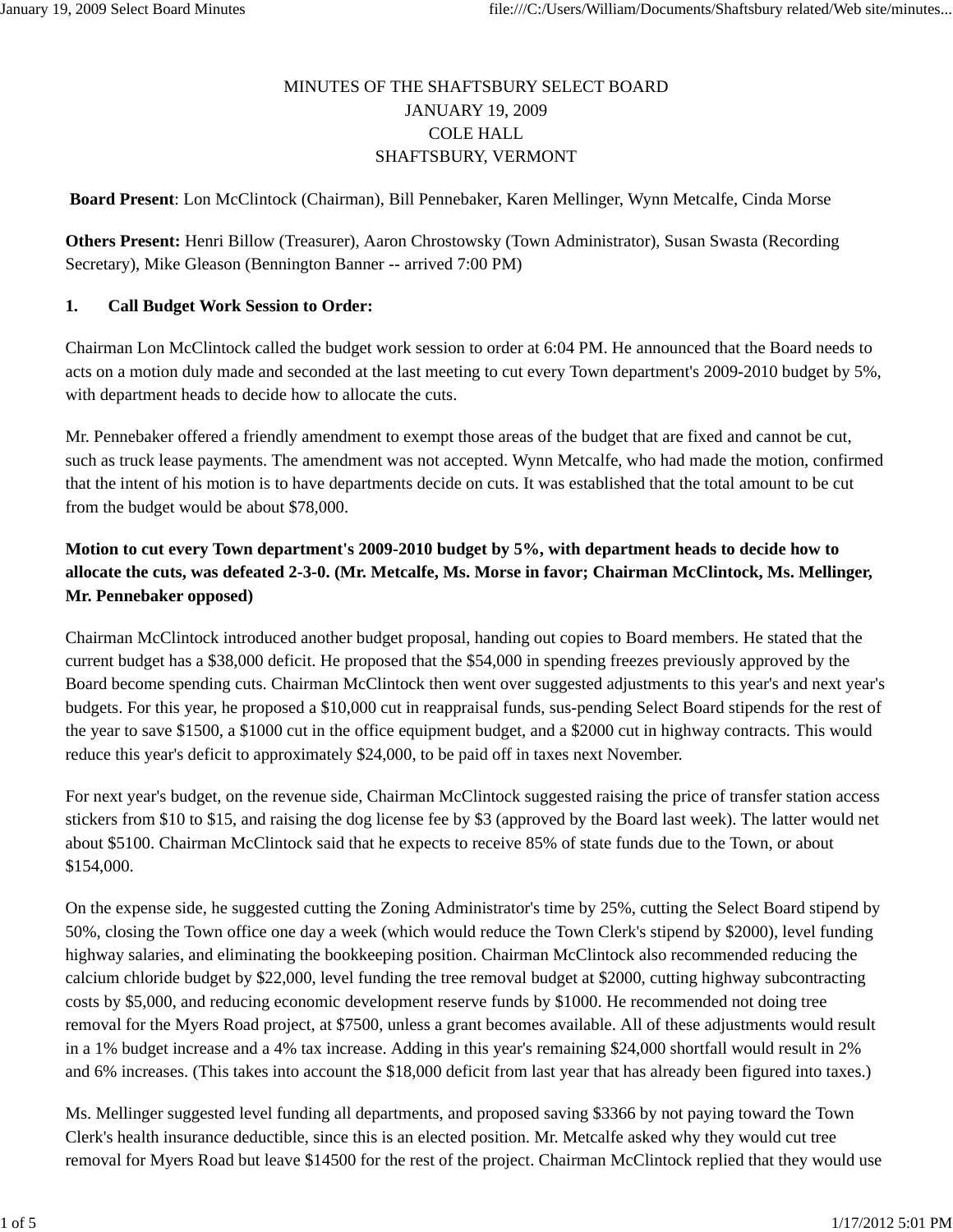that money for a project further down the road priority list if grant money does not come in. Ms. Mellinger also suggested cutting the paving reserve fund.

Mr. Metcalfe stated that he thinks a 2% budget increase and 6% tax increase is pretty darn good. He said that highway employees should get a cost of living raise because otherwise their pay takes a step backwards. Mr. Pennebaker and Chairman McClintock thought this would be hard to justify. Ms. Morse said they should look carefully at priorities and not undermine things they have decided are important. She recommended making the transfer station and Pay As You Throw (PAYT) pay for themselves, and looking at everything that brings in revenues. Chairman McClintock then suggested a \$20 transfer station access sticker, and pricing dog licenses to pay for the \$7000 animal control costs.

There was discussion of why PAYT is not paying for itself. Mr. Pennebaker said that he does not know why the numbers do not work, because 75 cents per bag should pay for disposal, and they charge \$1.00. Ms. Mellinger stated that numbers show that PAYT is paying for itself, as well as one half of the attendant's salary.

There was discussion of the possibility of cutting \$8000 for tub grinding of brush. Mr. Pennebaker said he is not sure they have enough space to accommodate more brush, but they could take a chance. Mr. Metcalfe suggested eliminating the brush pile, since it is a convenience more than a necessity. Ms. Mellinger suggested budgeting low on brush expenses, and if too much brush comes in, close the brush pile. Chairman McClintock noted that cutting the \$8000 would result in budget and tax increases of 2% and 5%. It was agreed to eliminate tub grinding and require revenues to cover disposal.

There was discussion of the \$30,000 in paving funds. Chairman McClintock suggested taking \$5000 from paving reserves and putting it toward Murphy Hill tree removal. Mr. Metcalfe suggested cutting \$2500 from the Town Garage reserve fund to make up the rest of the Murphy Hill tree costs.

Ms. Mellinger suggested level funding for libraries, and reiterated her recommendation to not fund the Town Clerk health insurance deductible. Chairman McClintock noted that these cuts would make the percentages 1% and 5%. He also said that raising access sticker fees to \$20 would bring in \$2500. Ms. Morse strongly objected to cherry-picking employee benefits, and recommended that all salaries be level funded.

Chairman McClintock asked whether Board members have strong feelings about anything else in the budget. Mr. Pennebaker asked whether revenue from the \$13,000 landfill reserve fund should show up in the general fund under highways. Other Board members felt that the revenue should be allowed to accrue as a savings account, since this is not income used to balance expenses.

Ms. Morse asked if the Town may reduce hours and stipend for the Town Clerk, since this is an elected position and voters set the stipend. Mr. Chrostowsky replied that the Secretary of State said that they may not tell the Town Clerk what hours to maintain, but they may decide what hours Town Hall will be open. Chairman McClintock said that he had talked to the Town Clerk, who said that things will be busy for the election, but that Fridays are very quiet, and she understands why they would consider closing on Fridays.

Chairman McClintock said the Board should decide on a tentative budget by the weekend, based on the previous discussion, and consult with department heads and make a final decision at Monday's meeting. Mr. Pennebaker noted that Town Administrator recruiting costs have not been budgeted for. Chairman McClintock and Mr. Metcalfe said it will be close to a wash, since they will be paying less in salary.

Chairman McClintock asked Board members whether they support cutting \$3366 for the Town Clerk's insurance deductible. Ms. Mellinger and Mr. Pennebaker felt it should be cut, and the other three Board members felt that it should not. The \$3366 was therefore left in the budget. Ms. Mellinger asked about appropriations, and Chairman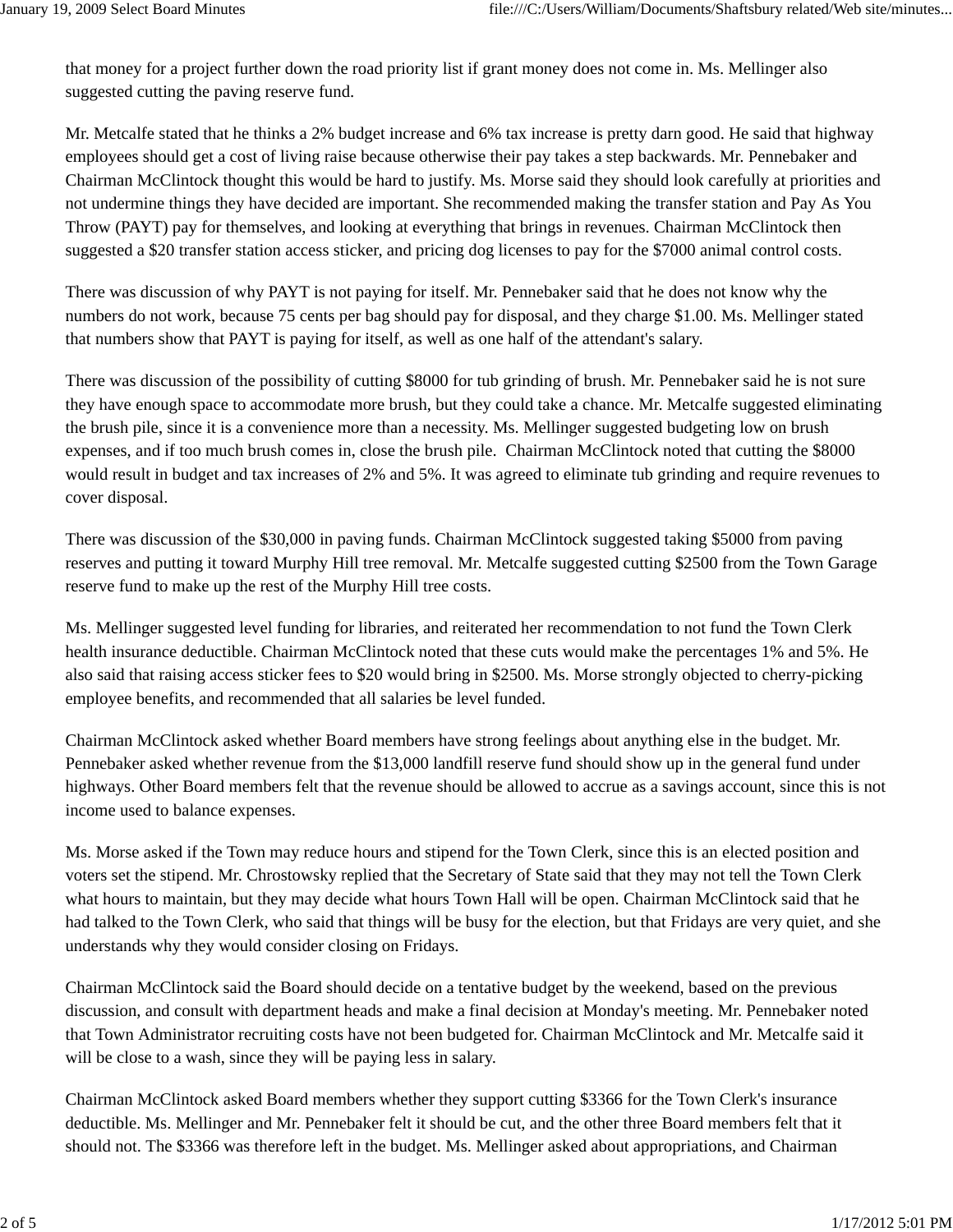McClintock said that everyone will be level funded. Mr. Metcalfe said that all department heads should be informed of this right away.

Chairman McClintock stated that the tentative budget will have a 2% increase in total expenditures and a 5% increase in taxes. It will fully retire last year's deficit and this year's deficit. Ms. Morse asked about the highway overtime budget. Chairman McClintock said it has been capped at \$15,000. Mr. Chrostowsky noted that no overtime has been used in recent weeks.

Chairman McClintock closed the budget work session at 7:48 PM and called the regular meeting of the Select Board to order.

### **2. Announcements:**

Mr. Pennebaker reported that Rep. Alice Miller had informed him that the state is very likely to get Federal stimulus money.

Chairman McClintock expressed his appreciation to Road Foreman Ron Daniels and the road crew for dealing with winter storms and still staying within budget.

## **3. Conflict of Interest Statement:**

Chairman McClintock asked if any Board member has a conflict of interest with any topic on tonight's agenda. None did.

### **4. Public Comments:**

There were no public comments.

### **5. Census 2010:**

This agenda item will be rescheduled because a person could not attend tonight.

## **6. Emergency Management Update:**

This agenda item will be rescheduled because Emergency Management Director Jerry Mattison is not here tonight.

## **7. Open Cemetery Bids:**

Mr. Chrostowsky opened a bid from Sycamore Landscaping for \$12,500 for a one-year contract, \$13,000 per year for a three-year contract. This will cover spring and fall cleanup and summer mowing.

# **Mr. Metcalfe made motion to accept the bid from Sycamore Landscaping for a three year contract at \$13,000 per year. Ms. Morse seconded. Motion carried 5-0-0.**

## **8. Town Plan Update:**

Ms. Morse asked if voting on the Town Plan will be by the Select Board, or by Australian ballot by Town voters. Mr. Chrostowsky replied that by law a town the size of Shaftsbury may adopt the Town Plan by Select Board vote, but if voters have authorized vote by Australian ballot, it must be done by ballot. He has done research and could find nothing in past minutes requiring vote by Australian ballot. Ms. Morse noted that, since they have done it that way, voters could expect that they will continue to do so.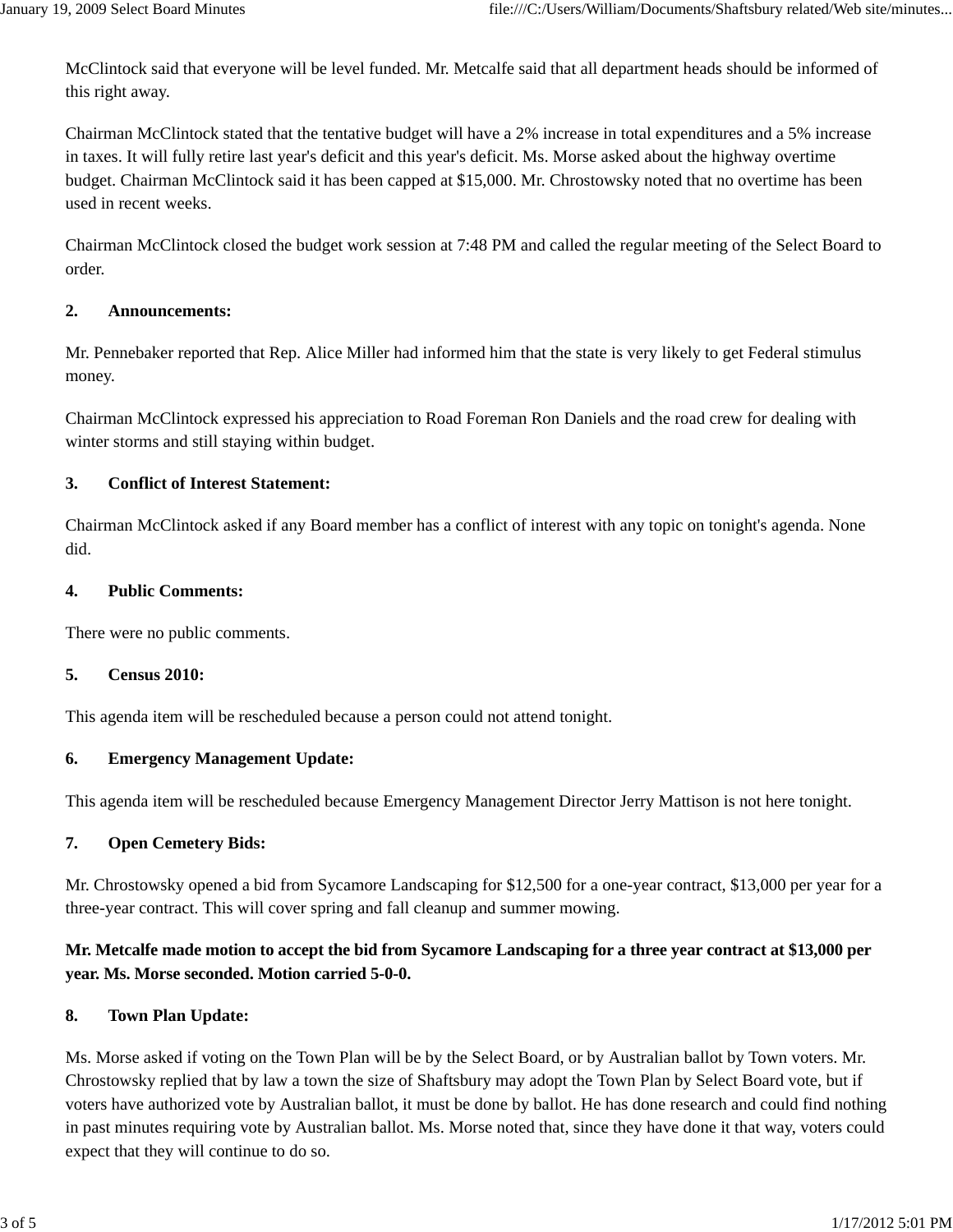Mr. Chrostowsky stated that the Vermont League of Cities and Towns (VLCT) says they are bound only by law. Chairman McClintock noted that there is no evidence that it was voted that Town Plan approval will always be by Australian ballot, so they may do it either way. Mr. Metcalfe and Ms. Mellinger felt that the Town Plan has a major impact on everyone, and people are used to voting on it. Mr. Chrostowsky stated that they have missed the deadline for warning the two required Select Board meetings and getting it on the ballot. The Town Plan expires March 2, 2009.

Mr. Chrostowsky suggested that they could get authorization from voters at Town Meeting to allow the Select Board to adopt the Town Plan. Board members noted that there are no sweeping changes in this Plan revision, and it has been out for public review many times. Mr. Metcalfe said that they could get copies of the Town Plan out for Town Meeting to give people an opportunity to comment, then vote as a Select Board on adoption at Town Meeting. Chairman McClintock stated that they can get two public hearings in by Town Meeting, and Town Meeting will be the third public hearing.

He gave Town Plan copies on CD to Board members, and said that any substantive changes need to be made by the January 27 Planning Commission meeting. They will then hold two Select Board hearings in February and it will be placed on the agenda for Town Meeting, for Select Board approval after public discussion. If Town Meeting attendees really want an Australian ballot vote, they will do so. Ms. Morse said they should do research to be sure this will work, and to see if they can extend the Plan if they cannot vote on it at Town Meeting.

### **9. Select Board Report:**

Chairman McClintock will write a draft report to be taken up at next week's meeting.

### **10. Transition Plan:**

Mr. Chrostowsky will prepare a list of his duties and contacts as a reference tool for the new Town Administrator. Chairman McClintock noted that there is a lot to do leading up to elections, and Mr. Chrostowsky is scheduled to leave just before Town Meeting. He asked if Mr. Chrostowsky would extend his resignation until just after Town Meeting. Mr. Chrostowsky agreed to do so. Ms. Mellinger said that a draft of the position advertisement was to have been circulated. Chairman McClintock said that they already revised it, shortened it, and sent it out.

### **11. Review and Approve Meeting Minutes:**

### January 5, 2009 Select Board minutes

## **Mr. Mellinger made motion to approve January 5 minutes. Ms. Morse seconded.**

The following corrections to the January 5 minutes were requested:

*On page 1, under item 1 (Call Meeting to Order), in third paragraph, third sentence is changed to:*

The highest percentage reached by a town using the plan was 68%, according to the plan administrator.

*On page 3, under item 5 (Broadband Update), in first paragraph* "21010" i*s changed to* "2010."

### **Motion to approve January 5, 2009 minutes as amended carried 5-0-0.**

### January 12, 2009 Select Board minutes

Approval of January 12 minutes was postponed because not all Board members had read them.